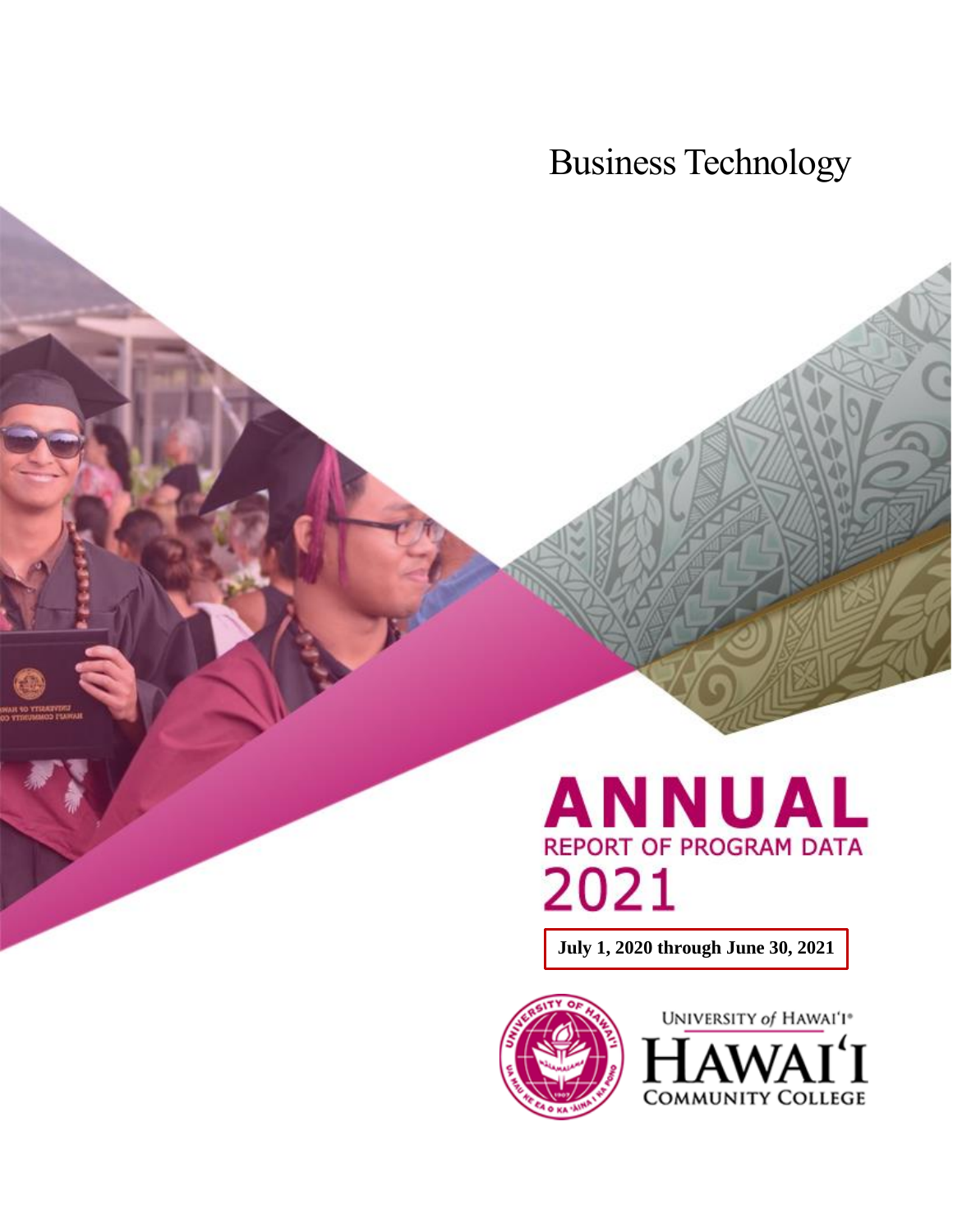### Submit this Review document in WORD via the **Hawaii CC - [Program & Unit Review Submission portal](https://hawaii.kualibuild.com/app/builder/#/app/60ef56c477b0f470999bb6e5/run)**

**<https://hawaii.kualibuild.com/app/builder/#/app/60ef56c477b0f470999bb6e5/run>**

attachments and supporting documentation may be uploaded in WORD, PDF, or EXCEL

# **1. Program or Unit Description**

The Business Technology program prepares students for employment in positions such as administrative assistants, receptionists, clerks, or secretaries. Students will learn critical office skills, along with communication and organizational proficiencies. The curriculum includes courses in office technology, business communication, office administration, accounting, and business math to enhance employment and promotion possibilities.

This program aims to prepare students and to upgrade/retrain business professionals for performing clerical and administrative duties in office environments.

# **2. Analysis of the Program/Unit**

#### [UHCC Annual Report of Program Data \(VARPD\)](https://uhcc.hawaii.edu/varpd/)

Overall Program Health is considered CAUTIONARY, a worsening from HEALTHY last year. Many of our courses are offered only one time a year to make sure that we do not have low-enrolled classes. Non-BTEC majors take some BTEC courses to improve their job skills for employment. We continue to face competition with employers who are looking for entry level workers in our community

The Program Demand is considered HEALTHY, again with no change from last year. Students pursuing a major in this industry have a good chance of employment. The State and County new and replacement positions have been slowly decreasing from 2018-2019 (171), and 2019-2020 (159), 2020-2021 (131).

Program Efficiency is HEALTHY, with no change from the year before. The program filled the classes with a slight decrease from 69.3 percent the year before to 62.9 percent for 2020-2021. The average class size has remained stable and has even increased slightly. The majors to FTE appointed faculty has remained stable. It should be noted that of the two FTE BOR appointed faculty assigned to BTEC, one position is currently not in the classroom. This person serves as the division chair for BEaT and HOST and the release time for this position does not allow the faculty to be in the classroom. In addition, the other full-time faculty has been on a reduced teaching load teaching only one class per semester. Lecturers are teaching virtually all of the BTEC classes.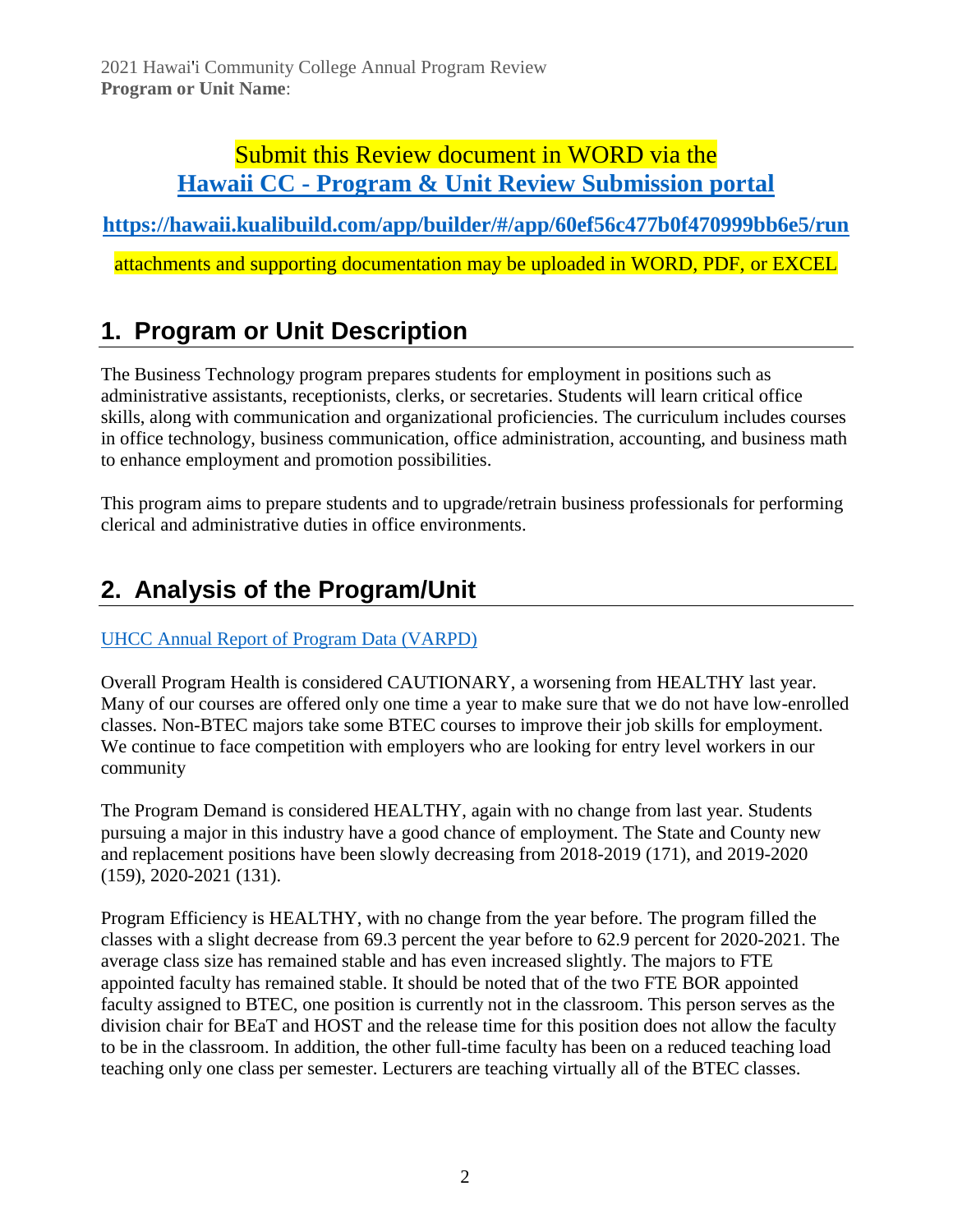Program Effectiveness is where the program seems to have worsened from a HEALTHY rating last year to a NEEDS ATTENTION this year. The persistence has decreased slightly from 65 percent to 59 percent. The program will continue to work on strategies to keep students enrolled at the College. The number of unduplicated degrees and certificates awarded is listed as 12, a decrease from 15.

Perkins Core Indicator MET

- 1P1 Postsecondary Placement
- 2Pa Earned Recognized Credential

BTEC contributed to the Performance Indicators with 14 Degrees and Certificates, 13 being Native Hawaiian and 12 Pell recipients. BTEC offers the CO/CA/AAS, all terminal degrees, however there were 3 transfer to UH 4-year.

Effective Fall 2021, the BTEC PLOs have been updated to remove duplication. Updated PLOs:

- Work as a responsible member of a team to meet an organization's objectives.
- Demonstrate professionalism in work quality, appearance, attitude, and workplace behavior as required in a diverse business environment.
- Use current and emerging technologies effectively to create and manage documents and handle multiple priorities.
- Communicate clearly and effectively through oral and written interactions, complying with standard office etiquette.
- Analyze, synthesize, and evaluate real-world problems in quantitative terms.
- Apply appropriate strategies to secure employment, retain a job, and advance in a career.

A strength of the HawCC BTEC program is the collaboration with Leeward CC and UHMC BTEC programs to work together to offer classes online so that students can easily take courses each semester online to complete degree requirements efficiently.

One major challenge this program faces is that of the two full-time faculty assigned to the BTEC program one is on full reassigned time to perform division chair duties and the other is on a reduced teaching schedule and only teaches one course a semester. Luckily, the long-time BTEC lecturers are involved and engaged in the program and in addition to instructional duties, participate in marketing/recruitment and assessment activities necessary for the program to function.

Some curriculum changes proposed to be effective for Fall 2022 allow the program to meet the current industry and economic needs of the community. Course updates:

- Delete BUSN 121, BUSN 182, ACC 120
- Add ENT 125, MGT 124
- Add elective options: BLAW 200, ICS 111, ICS 141, ICS 200, ICS 211, MKT 23, MGT 234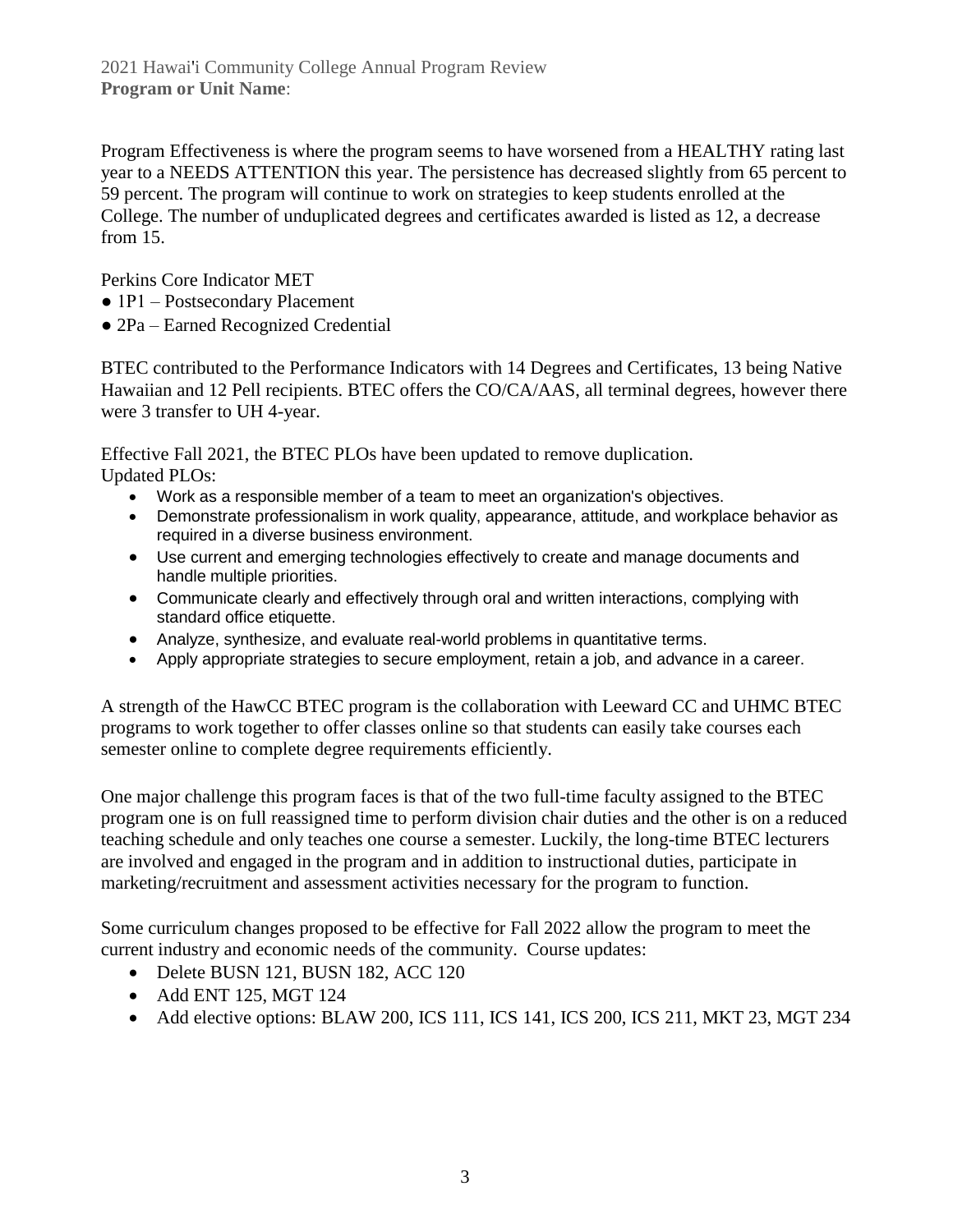These high demand skills in the BTEC industry support the proposed program changes.



## **3. Program Learning Outcomes or Unit/Service Outcomes**

*a) List all Program Learning Outcomes (PLOs) and their alignment to the College's Institutional Learning Outcomes (ILOs).*

Upon successful completion, students are prepared to:

1. Work as a responsible member of a team to meet an organization's objectives.

- ILO1: Communicate effectively in a variety of situations.
- ILO3: Apply knowledge and skills to make contributions to community that are respectful of the indigenous people and culture of Hawaii Island as well as other cultures of the world.

2. Demonstrate professionalism in work quality, appearance, attitude, and workplace behavior as required in a diverse business environment.

- ILO1: Communicate effectively in a variety of situations.
- ILO3: Apply knowledge and skills to make contributions to community that are respectful of the indigenous people and culture of Hawaii Island as well as other cultures of the world.
- ILO5: Produce and perpetuate safe, healthy learning and professional environment that are respectful of social and individual diversity.

3. Use current and emerging technologies effectively to create and manage documents and handle multiple priorities.

• ILO1: Communicate effectively in a variety of situations.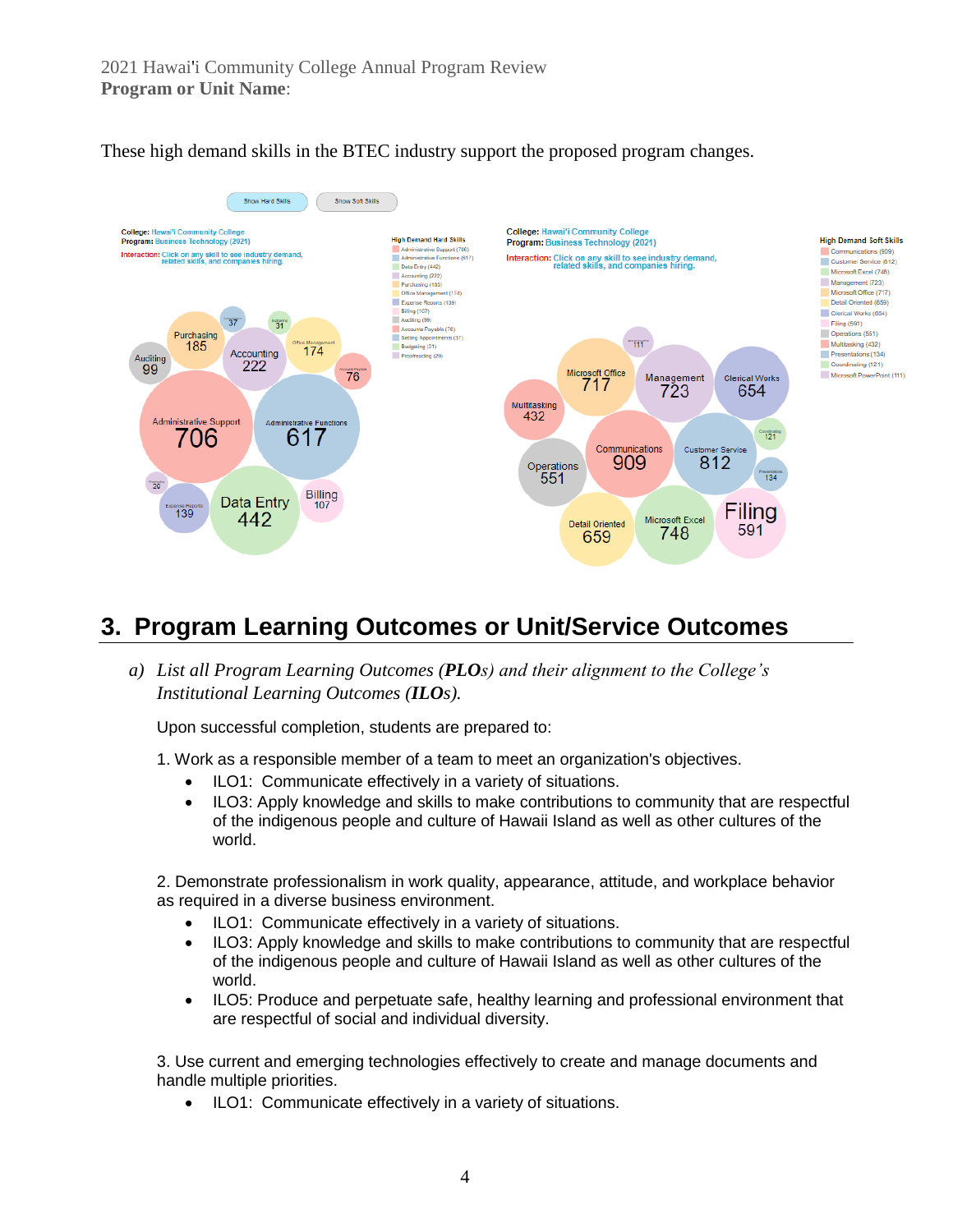• ILO2: Utilize critical thinking to solve problems and make informed choices.

4. Communicate clearly and effectively through oral and written interactions, complying with standard office etiquette.

- ILO1: Communicate effectively in a variety of situations.
- ILO3: Apply knowledge and skills to make contributions to community that are respectful of the indigenous people and culture of Hawaii Island as well as other cultures of the world.

5. Use research, critical thinking, and decision-making skills to make informed choices and solve problems for personal and work-related situations.

- ILO2: Utilize critical thinking to solve problems and make informed choices.
- ILO6: Contribute to sustainable environmental practices for personal and community well-being.

6. Apply appropriate strategies to secure employment, retain a job, and advance in a career.

- ILO2: Utilize critical thinking to solve problems and make informed choices.
- ILO3: Apply knowledge and skills to make contributions to community that are respectful of the indigenous people and culture of Hawaii Island as well as other cultures of the world.
- ILO4: Utilize quality comprehensive services and resources in the on-going pursuit of educational and career excellence.

7. Analyze, synthesize, and evaluate real-world problems in quantitative terms.

- ILO2: Utilize critical thinking to solve problems and make informed choices.
- *b) List the PLOs that have been assessed in the year of this Review. Instructional programs must list the courses that have been assessed in the year of this Review and identify the alignment(s) of Course Learning Outcomes (CLOs) to the PLOs. If no assessment was conducted in the year of this Review, provide an explanation and schedule of upcoming planned assessments.*

In the 20-21 academic year, three courses were assessed.

- BUSN 150 Introduction to Business Computing
- BUSN 170 Records and Information Management
- BUSN 292 Integrated Office Procedures

Through these classes, BTEC program learning outcomes 1-6 were assessed and showed positive results with most students assessed in the met or exceeded categories. Program instructors are doing well at helping students achieve their educational goals in their classes. All PLOs except for PLO7 have been assessed.

\*Note – the BTEC PLOs have been updated effective Fall 2021 and PLO 7 has since been deleted and combined with PLO 5.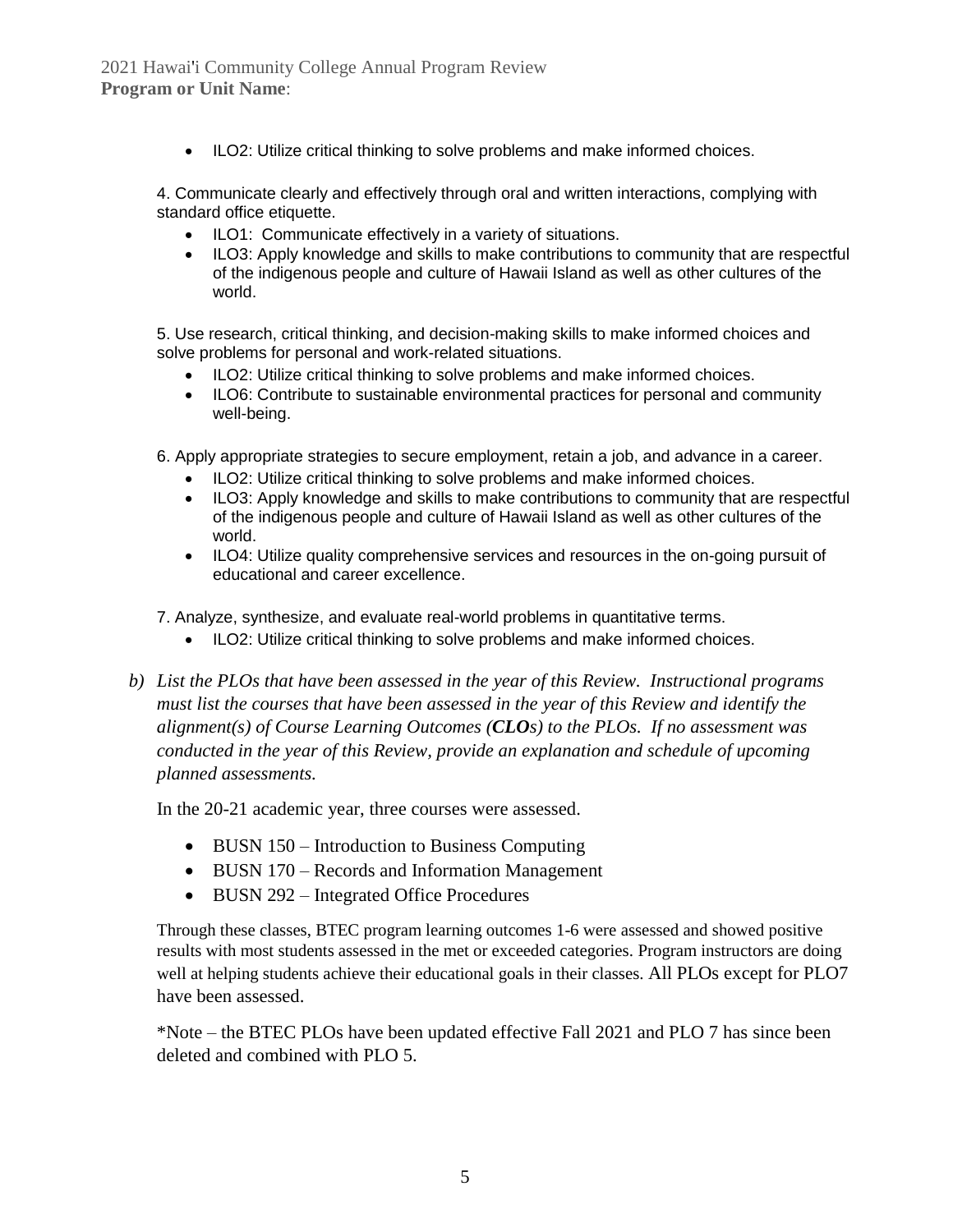| Course          | <b>Course Learning Outcome</b>   | <b>Program Learning Outcome</b>                                      |
|-----------------|----------------------------------|----------------------------------------------------------------------|
| <b>BUSN 150</b> | Demonstrate skills proficiency   | PLO2: Demonstrate professionalism in                                 |
|                 | and a working knowledge of       | work quality, appearance, attitude, and                              |
|                 | Microsoft Office suite including | workplace behavior as required in a                                  |
|                 | Word, Excel, PowerPoint, and     | diverse business environment.                                        |
|                 | Access at an introductory level  | PLO3: Use current and emerging                                       |
|                 | to produce common business       | technologies effectively to create and                               |
|                 | documents.                       | manage documents and handle multiple                                 |
|                 |                                  | priorities.                                                          |
|                 |                                  | PLO4: Communicate clearly and                                        |
|                 |                                  | effectively through oral and written                                 |
|                 |                                  | interactions, complying with standard                                |
|                 |                                  | office etiquette.                                                    |
|                 | Use teamwork skills in           | PLO1: Work as a responsible member                                   |
|                 | collaborating with others to     | of a team to meet an organization's                                  |
|                 | accomplish group goals and       | objectives.                                                          |
|                 | objectives.                      | PLO2: Demonstrate professionalism in                                 |
|                 |                                  | work quality, appearance, attitude, and                              |
|                 |                                  | workplace behavior as required in a<br>diverse business environment. |
|                 |                                  | PLO3: Use current and emerging                                       |
|                 |                                  | technologies effectively to create and                               |
|                 |                                  | manage documents and handle multiple                                 |
|                 |                                  | priorities.                                                          |
|                 |                                  | PLO4: Communicate clearly and                                        |
|                 |                                  | effectively through oral and written                                 |
|                 |                                  | interactions, complying with standard                                |
|                 |                                  | office etiquette.                                                    |
|                 |                                  | PLO5: Use research, critical thinking,                               |
|                 |                                  | and decision-making skills to make                                   |
|                 |                                  | informed choices and solve problems                                  |
|                 |                                  | for personal and work-related                                        |
|                 |                                  | situations.                                                          |
|                 | Use critical thinking skills to  | PLO2: Demonstrate professionalism in                                 |
|                 | apply knowledge gained to        | work quality, appearance, attitude, and                              |
|                 | create simple Word and Excel     | workplace behavior as required in a                                  |
|                 | documents (with minimal          | diverse business environment.                                        |
|                 | instructions) that meet business | PLO3: Use current and emerging                                       |
|                 | standards.                       | technologies effectively to create and                               |
|                 |                                  | manage documents and handle multiple                                 |
|                 |                                  | priorities.                                                          |
|                 |                                  | PLO4: Communicate clearly and                                        |
|                 |                                  | effectively through oral and written                                 |
|                 |                                  | interactions, complying with standard                                |
|                 |                                  | office etiquette.                                                    |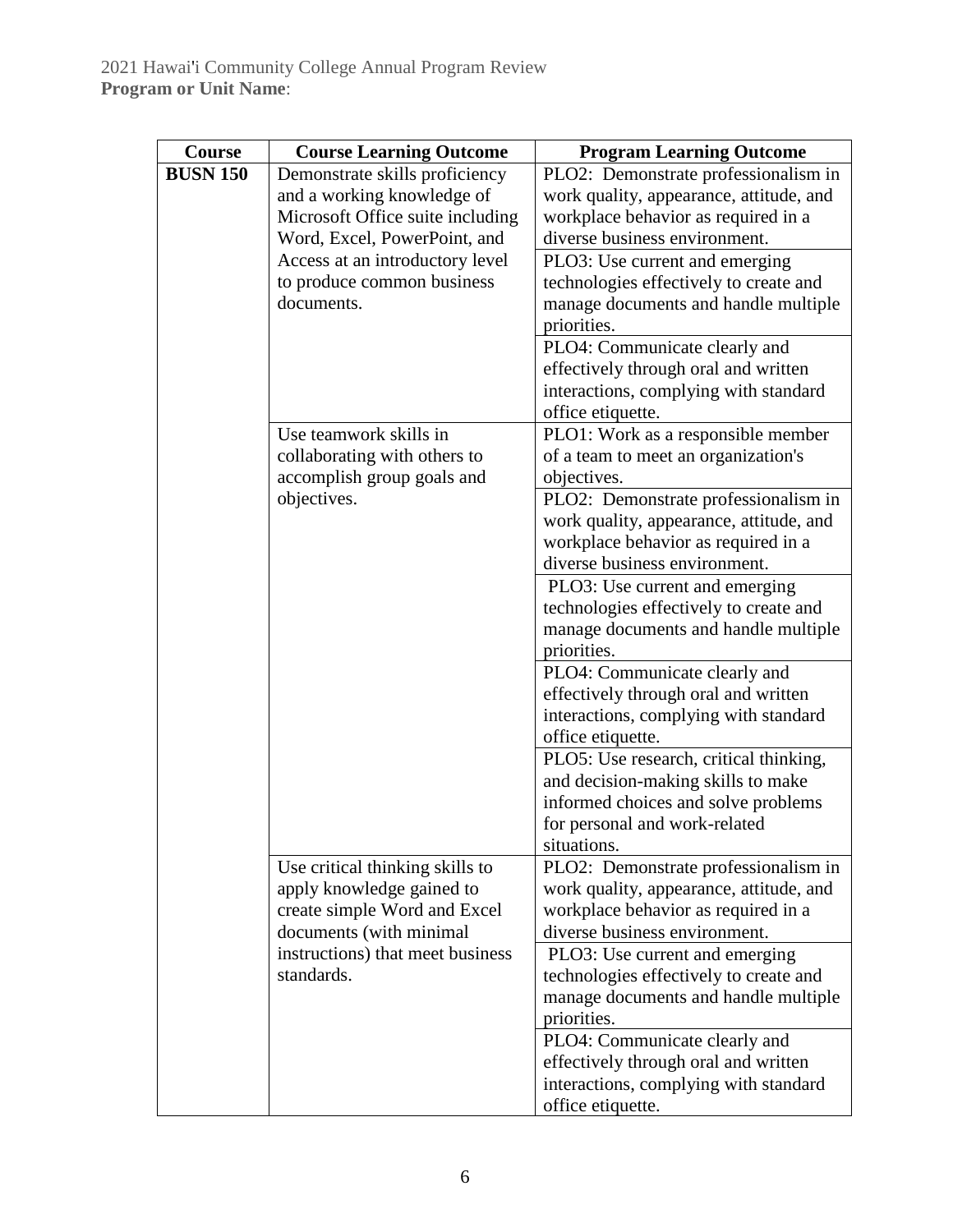| <b>BUSN 170</b> | Integrate all phases of the<br>records management cycle to<br>accurately and efficiently<br>manage records.                                                        | PLO5: Use research, critical thinking,<br>and decision-making skills to make<br>informed choices and solve problems<br>for personal and work-related<br>situations.<br>PLO2: Demonstrate professionalism in<br>work quality, appearance, attitude, and<br>workplace behavior as required in a<br>diverse business environment.<br>PLO3: Use current and emerging<br>technologies effectively to create and<br>manage documents and handle multiple |
|-----------------|--------------------------------------------------------------------------------------------------------------------------------------------------------------------|----------------------------------------------------------------------------------------------------------------------------------------------------------------------------------------------------------------------------------------------------------------------------------------------------------------------------------------------------------------------------------------------------------------------------------------------------|
|                 | Create and manage manual filing<br>systems and electronic database<br>systems for records and<br>information management<br>according to professional<br>standards. | priorities.<br>PLO2: Demonstrate professionalism in<br>work quality, appearance, attitude, and<br>workplace behavior as required in a<br>diverse business environment.<br>PLO3: Use current and emerging<br>technologies effectively to create and<br>manage documents and handle multiple<br>priorities.                                                                                                                                          |
|                 | Research and analyze a<br>company's records and<br>information management system<br>and report on how records and                                                  | PLO2: Demonstrate professionalism in<br>work quality, appearance, attitude, and<br>workplace behavior as required in a<br>diverse business environment.                                                                                                                                                                                                                                                                                            |
|                 | information management system<br>and report on how records and<br>information management<br>concepts are applied in the                                            | PLO3: Use current and emerging<br>technologies effectively to create and<br>manage documents and handle multiple<br>priorities.                                                                                                                                                                                                                                                                                                                    |
|                 | workforce.                                                                                                                                                         | PLO4: Communicate clearly and<br>effectively through oral and written<br>interactions, complying with standard<br>office etiquette.                                                                                                                                                                                                                                                                                                                |
|                 |                                                                                                                                                                    | PLO5: Use research, critical thinking,<br>and decision-making skills to make<br>informed choices and solve problems<br>for personal and work-related<br>situations.                                                                                                                                                                                                                                                                                |
| <b>BUSN 292</b> | Work as a responsible member<br>of a team to meet an<br>organization's objectives                                                                                  | PLO1: Work as a responsible member<br>of a team to meet an organization's<br>objectives                                                                                                                                                                                                                                                                                                                                                            |
|                 | Demonstrate professionalism in<br>work quality, appearance,<br>attitude, and workplace behavior                                                                    | PLO2: Demonstrate professionalism in<br>work quality, appearance, attitude, and<br>workplace behavior as required in a<br>diverse business environment                                                                                                                                                                                                                                                                                             |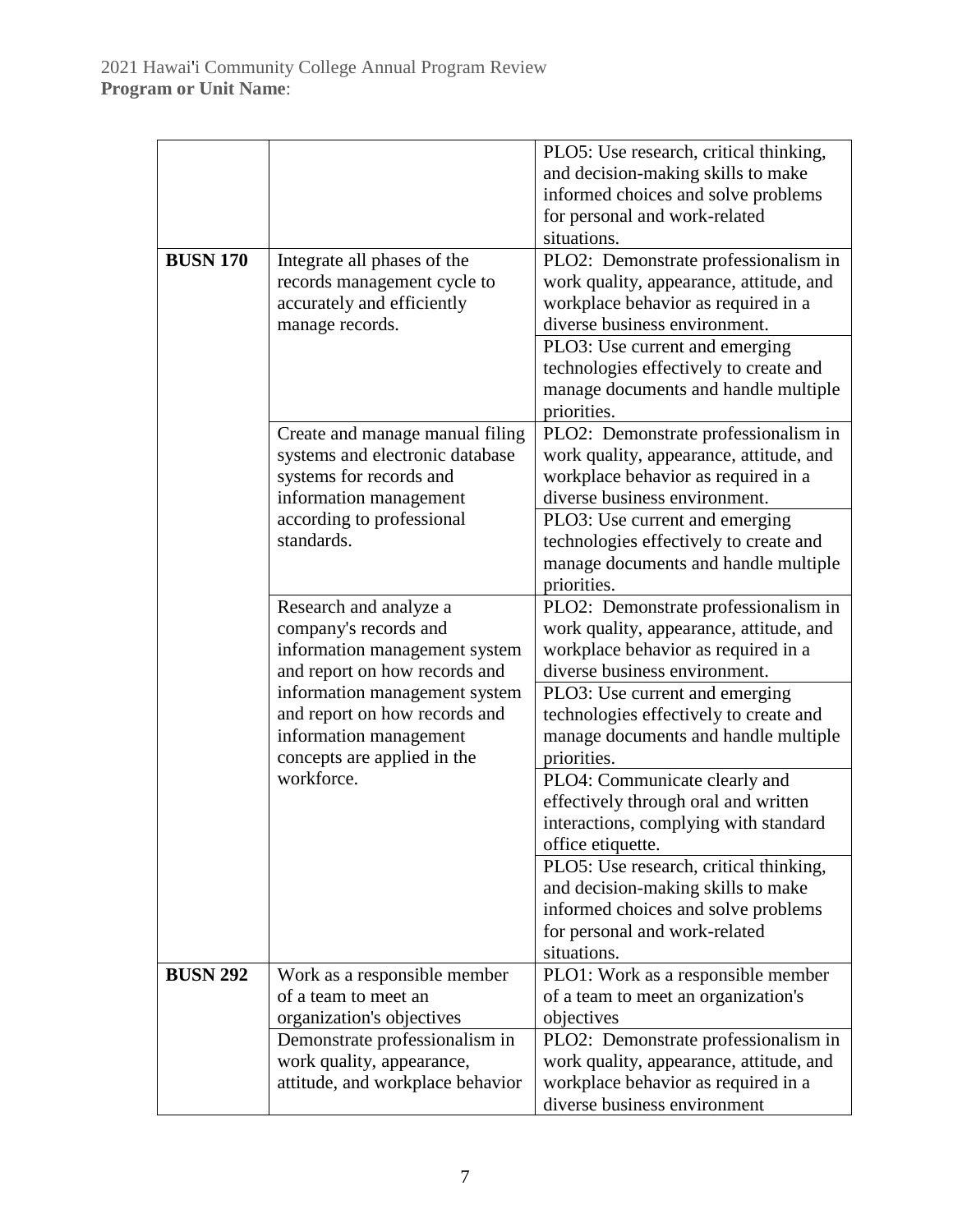| as required in a diverse business  |                                        |
|------------------------------------|----------------------------------------|
| environment                        |                                        |
| Use current and emerging           | PLO3: Use current and emerging         |
| technologies effectively to create | technologies effectively to create and |
| and manage documents and           | manage documents and handle multiple   |
| handle multiple priorities         | priorities                             |
| Communicate clearly and            | PLO4: Communicate clearly and          |
| effectively through oral and       | effectively through oral and written   |
| written interactions, complying    | interactions, complying with standard  |
| with standard office etiquette     | office etiquette                       |
| Use research and decision-         | PLO5: Use research and decision-       |
| making skills to make informed     | making skills to make informed choices |
| choices consistent with personal   | consistent with personal and           |
| and organizational goals           | organizational goals                   |
| Apply appropriate strategies to    | PLO6: Apply appropriate strategies to  |
| secure employment, retain a job,   | secure employment, retain a job, and   |
| and advance in a career            | advance in a career                    |
| Analyze, synthesize, and           | PLO7: Analyze, synthesize, and         |
| evaluate real-world problems in    | evaluate real-world problems in        |
| quantitative terms.                | quantitative terms.                    |

*c) Assessment Results: provide a detailed discussion of assessment results at the program (PLO) and course (CLO) levels in the year of this Review. Provide an analysis of how these results reflect the strengths and challenges of the program or unit in meetings its Outcomes.*

| <b>Course/Program</b> | <b>Assessment Result Discussion</b>                                           |  |  |
|-----------------------|-------------------------------------------------------------------------------|--|--|
| <b>BUSN 150</b>       | The assessment focused on determining student ability to:                     |  |  |
| (Closing the          | Demonstrate skills proficiency and a working knowledge of<br>$\bullet$        |  |  |
| Loop, Spring 21)      | Microsoft Office suite at an introductory level to produce common             |  |  |
|                       | business documents                                                            |  |  |
|                       | Use teamwork skills in collaborating with others to accomplish<br>$\bullet$   |  |  |
|                       | group goals and objectives.                                                   |  |  |
|                       | Use critical thinking skills to apply knowledge gained to create<br>$\bullet$ |  |  |
|                       | simple Word and Excel documents with minimal instructions that                |  |  |
|                       | meet business standards                                                       |  |  |
|                       | The results from the cumulative capstone activity show that 85.7%             |  |  |
|                       | artifacts submitted met or exceeded expectations. The two students            |  |  |
|                       | who partially met expectations were unable to finish the activity on          |  |  |
|                       | time due to starting the activity close to the due date. A major strength     |  |  |
|                       | of this specific course was the accelerated 5-week instruction term.          |  |  |
|                       | Due to the time constraints, there was more concise focus on the              |  |  |
|                       | Learning Objectives. Multiple due dates throughout the week                   |  |  |
|                       | encouraged students to stay on top of assignments without                     |  |  |
|                       | procrastinating until the end of the week to complete all of their            |  |  |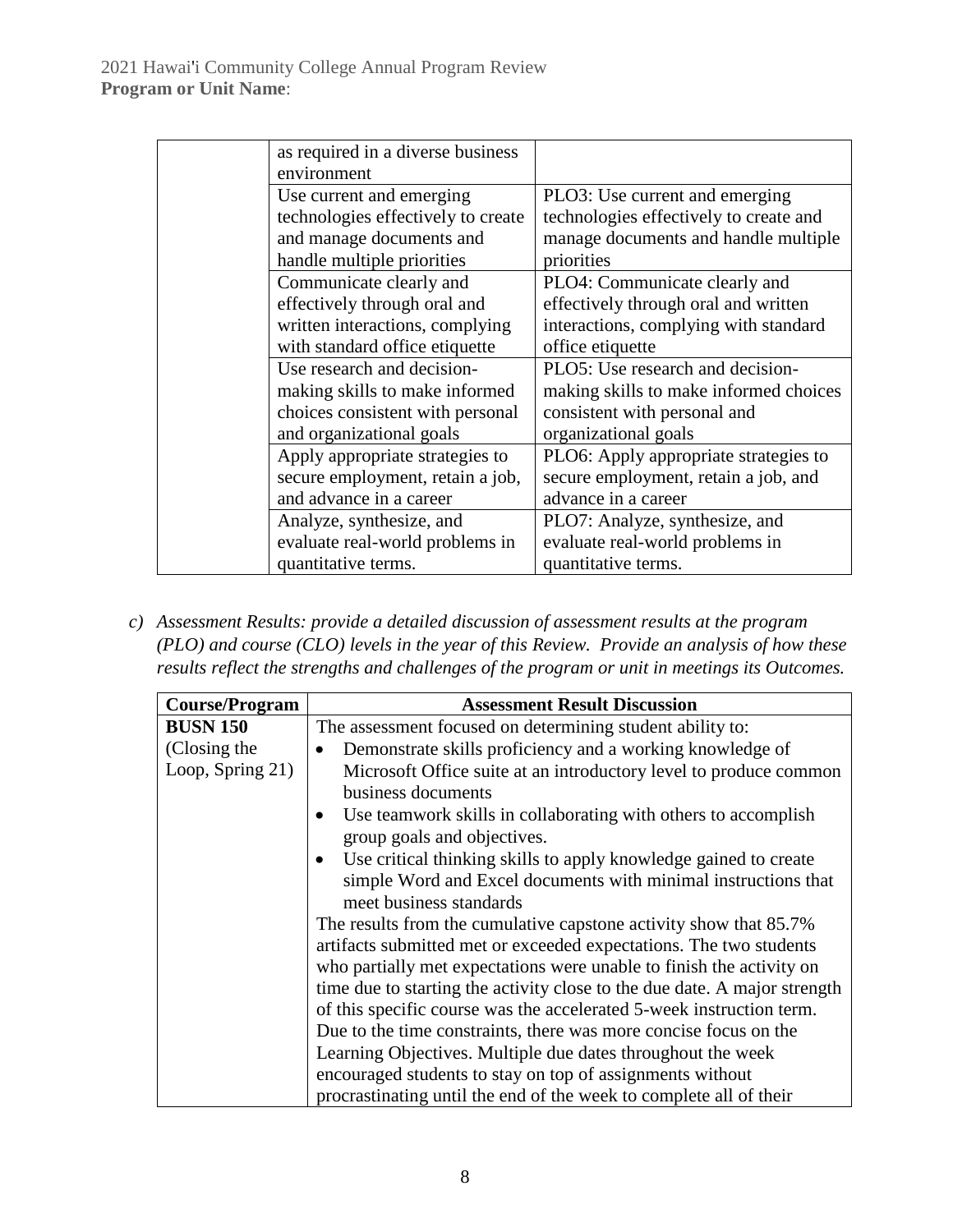|                                                   | assignments. One of the main challenges of this course was providing<br>adequate practice and application of using the programs. Students<br>were surveyed at the end of the course and while most said that the<br>assignments were appropriate for the length of the course, some<br>students would have liked more practice with the Office features.<br><b>Action Plan:</b><br>Focus on project-based activities for bulk of assessments.<br>Provide simulation activities to supplement project-based<br>$\bullet$<br>activities<br>Continue to schedule due dates throughout the week to keep<br>$\bullet$<br>students on task<br>Incorporate MOS practice exam.                    |  |  |
|---------------------------------------------------|-------------------------------------------------------------------------------------------------------------------------------------------------------------------------------------------------------------------------------------------------------------------------------------------------------------------------------------------------------------------------------------------------------------------------------------------------------------------------------------------------------------------------------------------------------------------------------------------------------------------------------------------------------------------------------------------|--|--|
|                                                   | Analysis:<br>This particular assessment was done on a course that is part of the 5-<br>week accelerated group of classes. The success of students on this<br>assessment supports the decision to continue to offer this course as an<br>accelerated online class. If we continue to offer this through the<br>system 5-week program, we will have a larger market to which to<br>offer this course. This helps support the BTEC program's desire to<br>provide courses for BTEC and non-BTEC majors who hope to<br>increase their technological skills, employability, and job<br>performance.                                                                                            |  |  |
| <b>BUSN 170</b><br>(Closing the<br>Loop, Fall 20) | The assessment focused on determining student ability to:<br>Accurately and efficiently manage records.<br>$\bullet$<br>Use an electronic database for records and information<br>$\bullet$<br>management.<br>Students were to accurately store, retrieve and transfer records in an<br>electronic records system and accurately enter and query specific data<br>in Microsoft Access. The results of the assessment show that 86<br>percent of students exceeded expectations and the student who did not<br>meet expectations was a disappearer in the course and did not<br>complete the assessment. The students appreciated the step-by-step<br>tutorials on using Microsoft Access. |  |  |
|                                                   | <b>Action Plan:</b><br>Online simulation is necessary in this course as hands-on physical<br>record assignments was not an option this semester due to<br>COVID. If this course will continue to be offered online, using<br>the online simulation is essential.<br>Increase MS Access assignments so that students are more adept<br>with the program features.                                                                                                                                                                                                                                                                                                                          |  |  |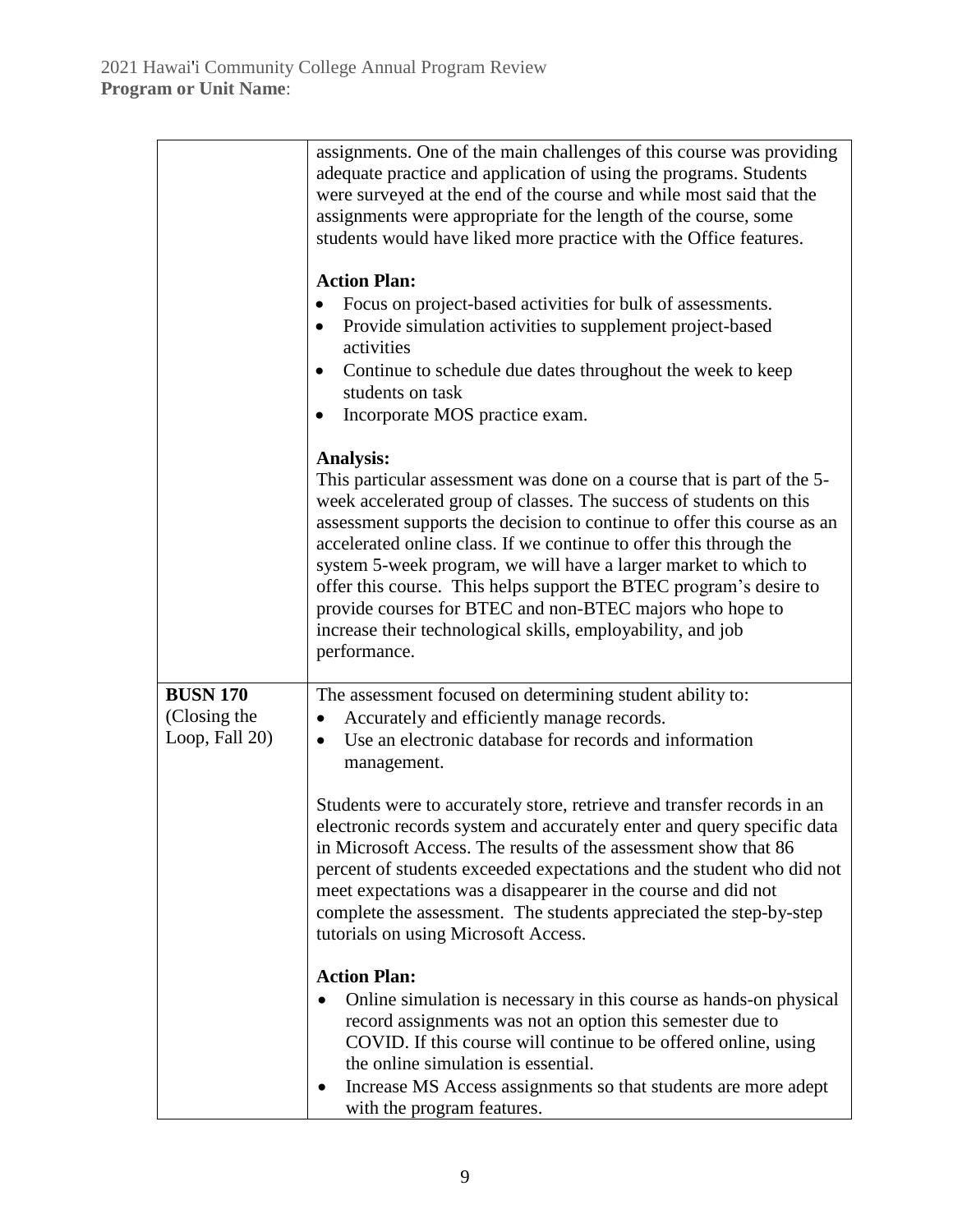|                          | Incorporate practice of physical filing through the use of index<br>$\bullet$<br>cards so that students get a better feel of filing records on a more<br>hands-on level.                                                                                                                                                                                                                                                                                                                                                                                                                                                                                                                                                                                                                                                                                                                                                                                                                                                                                     |
|--------------------------|--------------------------------------------------------------------------------------------------------------------------------------------------------------------------------------------------------------------------------------------------------------------------------------------------------------------------------------------------------------------------------------------------------------------------------------------------------------------------------------------------------------------------------------------------------------------------------------------------------------------------------------------------------------------------------------------------------------------------------------------------------------------------------------------------------------------------------------------------------------------------------------------------------------------------------------------------------------------------------------------------------------------------------------------------------------|
|                          | Analysis:<br>The success rate of the students in this assessment indicate that<br>despite COVID modifications to the course, students were still able to<br>meet learning objectives for this course and that offering this class as<br>an online option recommended. This will allow a wider range of<br>students access to this course than if it were a face-to-face class.<br>This course is a great asset for students, especially those working<br>directly with records. Students appreciated the synchronous format of<br>this class with scheduled weekly class sessions. The greatest<br>challenge faced in this course was practicing physical filing of records<br>as this was a virtual class. However, with the use of the online digital<br>simulation software students were able to properly manage and file<br>records in an online environment which was a great asset to have in<br>this course.<br>Being able to offer this course in an online format again supports the<br>program in being able to reach a wider market of students. |
| <b>BUSN 292</b>          | The assessment focused on determining student ability to prepare a                                                                                                                                                                                                                                                                                                                                                                                                                                                                                                                                                                                                                                                                                                                                                                                                                                                                                                                                                                                           |
| (Initial, Spring)<br>21) | persuasive letter in business format and demonstrate professionalism<br>in work quality and use current and emerging technologies to create a<br>document and communicate clearly complying with standard office<br>etiquette.                                                                                                                                                                                                                                                                                                                                                                                                                                                                                                                                                                                                                                                                                                                                                                                                                               |
|                          | All students that completed the assessment project Met or Exceeded<br>Standards (15 pts/75% or higher). One of the challenges faced was<br>the result of the restrictions of in-person visits to business offices<br>during the spring 2021 semester due to the pandemic. One of the<br>strengths of the class was the resilience and agility of the students to<br>excel given the limitations of course materials and guest lectures<br>being delivered 100% online.                                                                                                                                                                                                                                                                                                                                                                                                                                                                                                                                                                                       |
|                          | <b>Action Plan</b><br>Conduct a similar writing project and assessment in Spring 2022.<br>The assessment letter/project should be similar to what they have<br>done in previous classes and/or what is often drafted by remote or<br>in-person office workers.                                                                                                                                                                                                                                                                                                                                                                                                                                                                                                                                                                                                                                                                                                                                                                                               |
|                          | <b>Analysis</b><br>Having all students meet or exceed the standards in this assessment<br>reflects the strength of the program instruction and curriculum since<br>this is a capstone class. The instructor made modifications to the<br>offer the course online due to the COVID pandemic. Similar to the                                                                                                                                                                                                                                                                                                                                                                                                                                                                                                                                                                                                                                                                                                                                                   |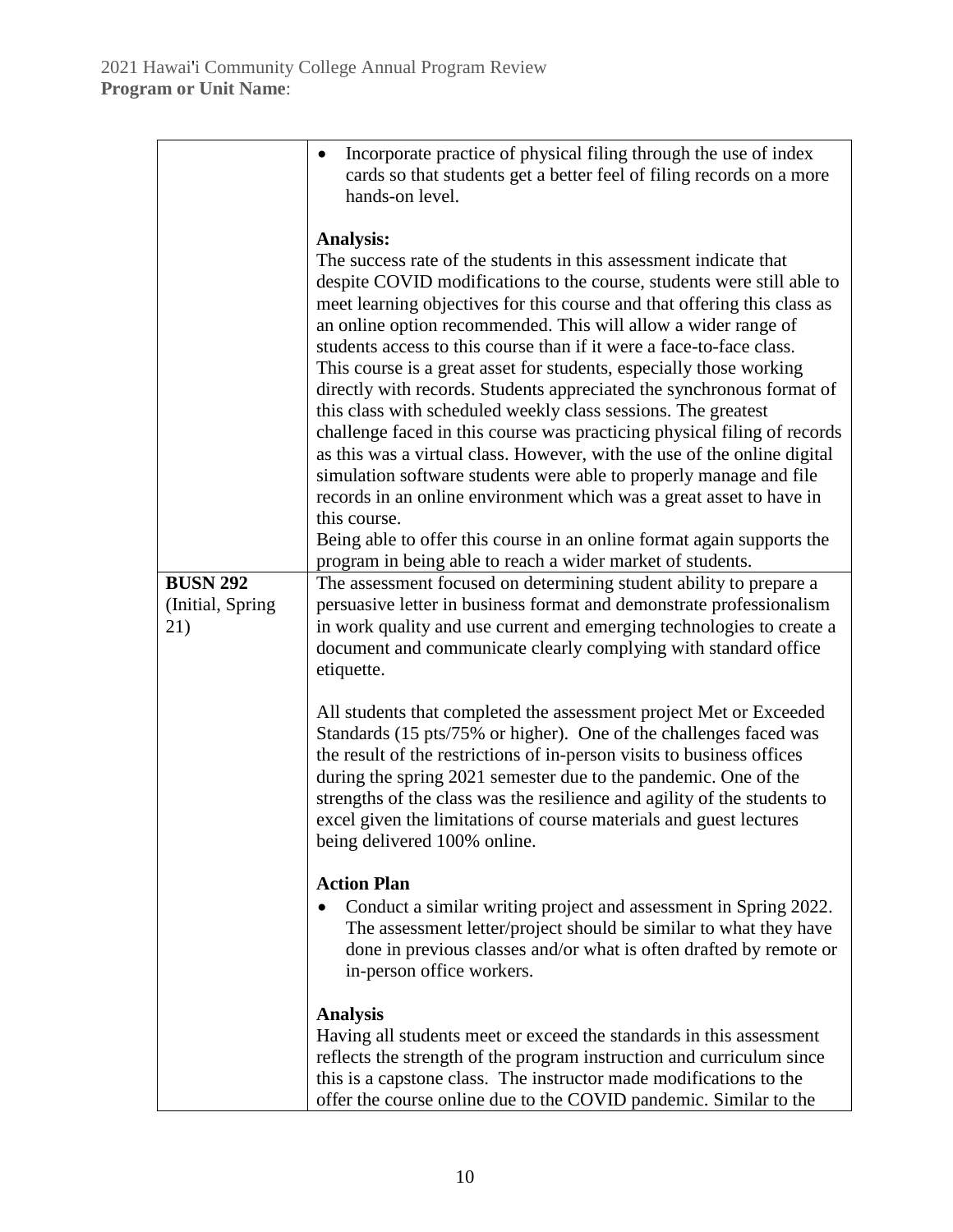| analysis from the other programs, if this course can continue to be |
|---------------------------------------------------------------------|
| offered online, this will help strengthen the BTEC program by being |
| able to reach a wider market of students.                           |

#### **BTEC Program, AY20-21 Assessment Results Dark Green = Exceeds // Light Green = Meets // Orange = Partly Meets //Red = Does not Meet**

| <b>Business Technology</b><br>圖 AcademicYear2020-21                                                                                                                                        |                   |
|--------------------------------------------------------------------------------------------------------------------------------------------------------------------------------------------|-------------------|
| <b>■</b> Outcomes<br>▲ Taxonomy<br><b>E</b> Curriculum Map                                                                                                                                 |                   |
| Term:<br>Overview<br>v                                                                                                                                                                     | Add Outcome -     |
| BTEC_PLO1                                                                                                                                                                                  |                   |
| <b>BTEC PLO1</b><br>BTEC PLO1: Work as a responsible member of a team to meet an organization's objectives.                                                                                |                   |
| BTEC_PLO2<br><b>BTEC PLO2</b><br>BTEC PLO2: Demonstrate professionalism in work quality, appearance, attitude, and workplace behavior as required in a<br>diverse business environment.    |                   |
| BTEC_PLO3<br><b>BTEC PLO3</b><br>BTEC PLO3: Use current and emerging technologies effectively to create and manage documents and handle multiple<br>priorities.                            |                   |
| BTEC_PLO4<br><b>BTEC PLO4</b><br>BTEC PLO4: Communicate clearly and effectively through oral and written interactions, complying with standard office<br>etiquette.                        |                   |
| BTEC_PLO5<br><b>BTEC PLO5</b><br>BTEC PLO5: Use research, critical thinking, and decision-making skills to make informed choices and solve problems for<br>personal and work-related situa |                   |
| BTEC_PLO6<br><b>BTEC PLO6</b><br>BTEC PLO6: Apply appropriate strategies to secure employment, retain a job, and advance in a career.                                                      |                   |
| BTEC_PLO7<br><b>BTEC PLO7</b><br>BTEC PLO7: Analyze, synthesize, and evaluate real-world problems in quantitative terms.                                                                   | <b>No Results</b> |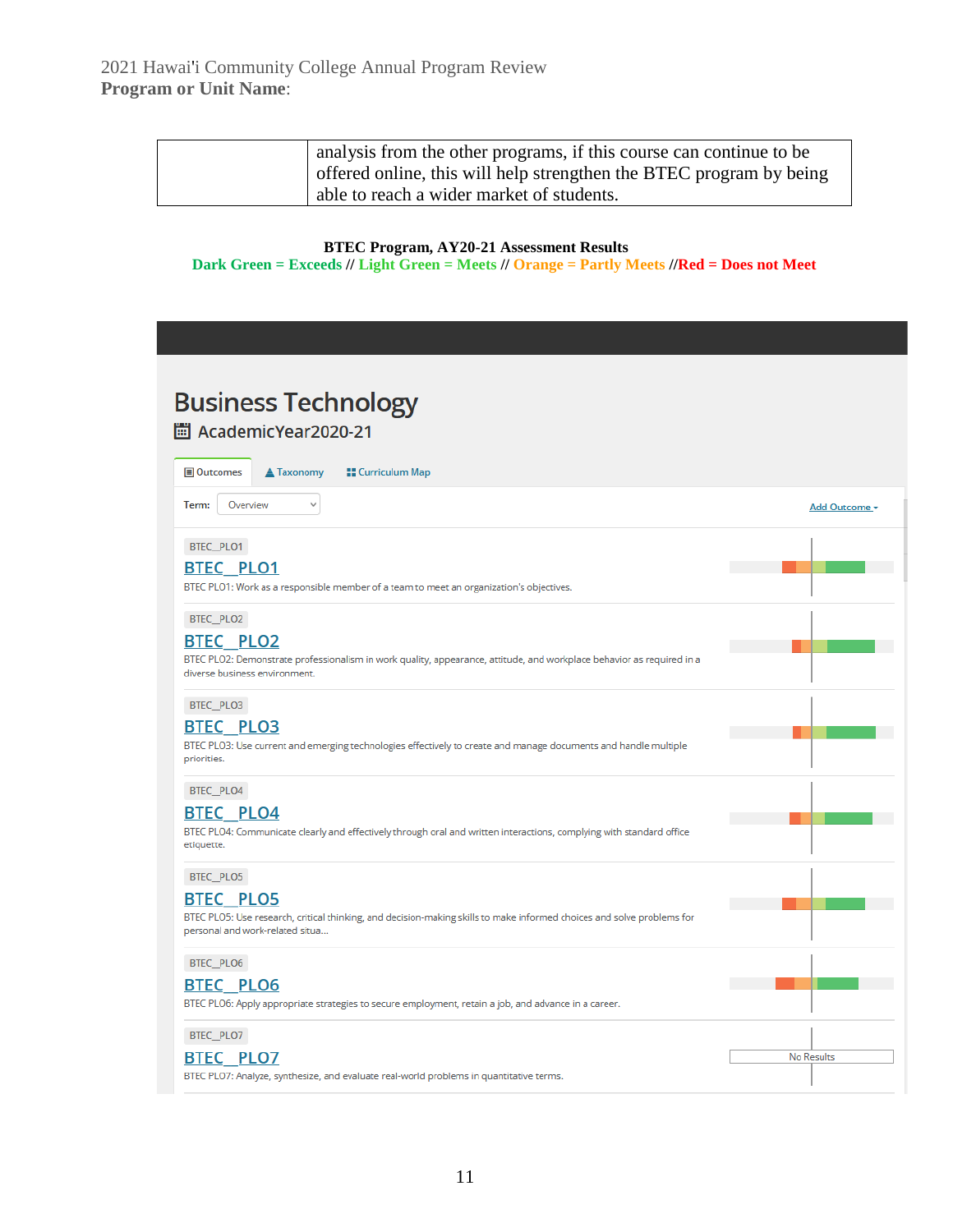*d) Changes that have been made as a result of the assessment results: instructional programs must provide a discussion of changes made as a result of the analysis of assessment results, e.g., to curriculum, instruction, development of student learning opportunities, faculty professional development activities, assessment strategies.*

The BTEC Program is successful at helping students meet the program learning outcomes. Most students assessed ranked in the meets or exceeds categories.

**BUSN 150:** The instructor will continue to focus on project-based activities for assessments. Providing simulation activities to supplement project-based activities with short-term deadlines will support student achievement. The instructor will continue to incorporate MS Access into the final group project and utilize inspirational tactics to help students understand the importance of completing work to achieve standards of real-world expectations.

**BUSN 170:** The instructor will use the changes made to offer this course online including an adoption of a simulation software. The instructor will continue to incorporate more MS Access assignments so that students have hands on practice with the program features.

**BUSN 292:** Since students were able to meet or exceed expectations of the course learning outcomes the instructor will not implement major changes, however with the intent of continued online options for BTEC classes, the changes made for adapting to online delivery will continue to be developed and implemented.

# **4. Action Plan**

*Based on findings in Parts 1-3, develop an action plan for your program or unit from now until your next Review, or as appropriate, update the action plan provided in your last Comprehensive Review.*

*Be sure to focus on areas to improve as identified in ARPD data or unit-developed measures, the results of assessments of student learning or unit/service outcomes, and results of survey and other data used to assess your program or unit.*

*This action plan must include an analysis of progress in achieving previous planned improvements including the results of the prior Comprehensive Review's action plan(s). Discuss how the goals identified in that prior action plan were met and the impact on the program or unit; or, if not met, discuss why and the impact on the program or unit, and whether those goals are being carried over to the current action plan.* 

*This action plan should include specific recommendations for improvement(s) or planned program or unit action(s) that will guide your program/unit through to the next program/unit Review cycle. The plan must include details of measurable outcomes, benchmarks and timelines. \* CTE programs must include specific action plans for any Perkins Core Indicator for which the program did not meet the performance level.*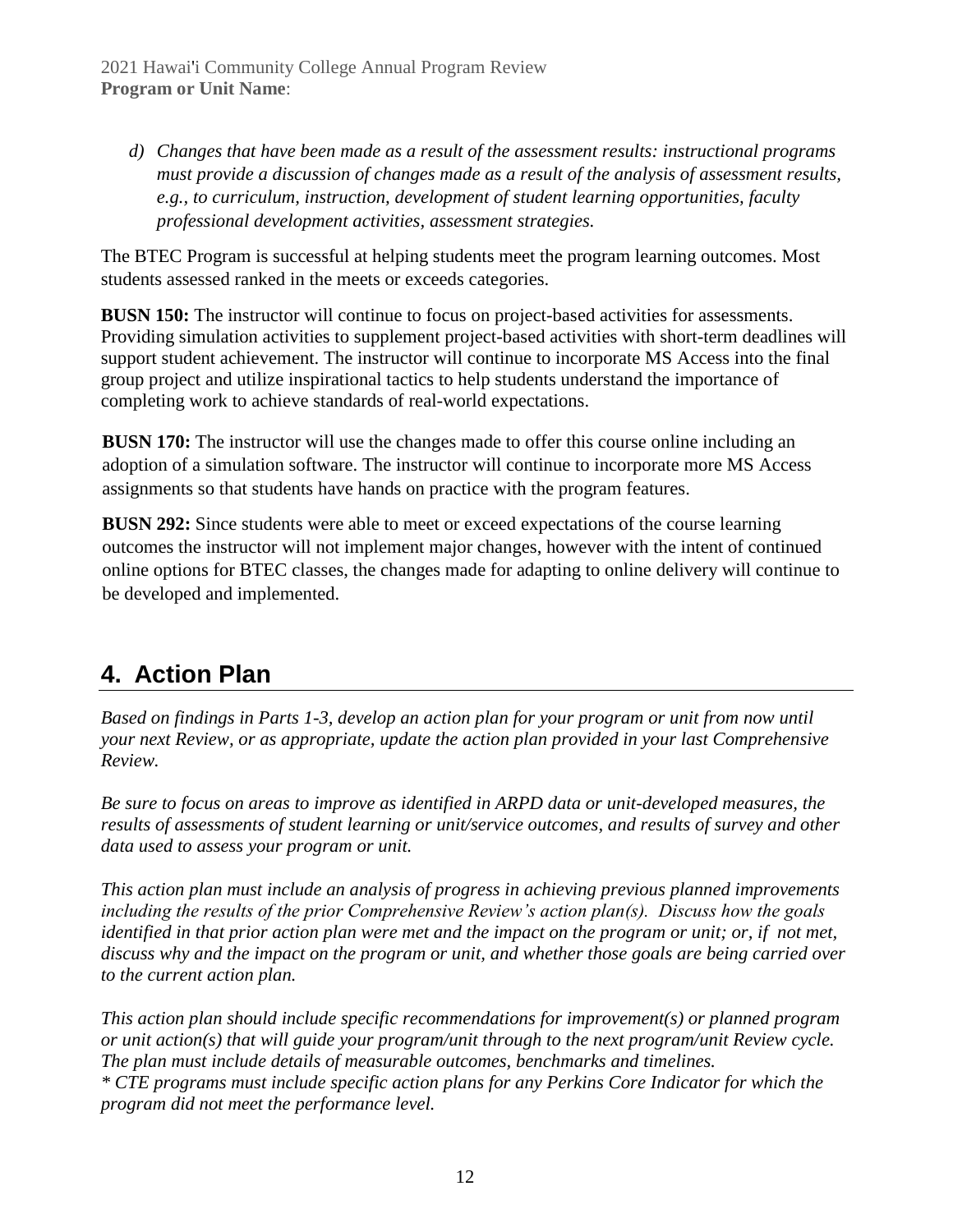*Specify how the action plan aligns with the College's Mission and Strategic Plan. Include a discussion of how implementing this action plan will contribute to the College achieving the goals of the Strategic Plan.* 

*[https://hawaii.hawaii.edu/sites/default/files/assets/docs/strategic-plan/hawcc-strategic-directions-](https://hawaii.hawaii.edu/sites/default/files/assets/docs/strategic-plan/hawcc-strategic-directions-2015-2021.pdf)[2015-2021.pdf](https://hawaii.hawaii.edu/sites/default/files/assets/docs/strategic-plan/hawcc-strategic-directions-2015-2021.pdf)*

*Be sure to list resources that will be required, if any, in section 5 below.*

*\*The action plan may be amended based on new initiatives, updated data, or unforeseen external factors between now and the next Comprehensive Review.*

- **Action Item: Student Success**: Aligns with Hawaii Graduation Initiative Strategy 2: Implement structural improvements that promote persistence to attain a degree and timely completion.
	- o Review course offerings and schedule courses at HawCC and collaborate with other campuses to facilitate timely degree completion while filling class seats.
	- o Continue to work with EDvance to seek ways to increase enrollment to a wider market of students.
	- o Continue to offer distance and online learning to attract a wider student market. For all classes in the program, instructors will continue to look for opportunities for strengthening curriculum via online instruction to support continued offering of online classes. All instructors will be asked to complete the Online Course Development Badging Program through ITSO. The survey data shared by the UH system showed that for survey respondents, online asynchronous courses are the preferred modality for our students. These may include things like the MOS Certification trainings and other industry certification relevant to program courses.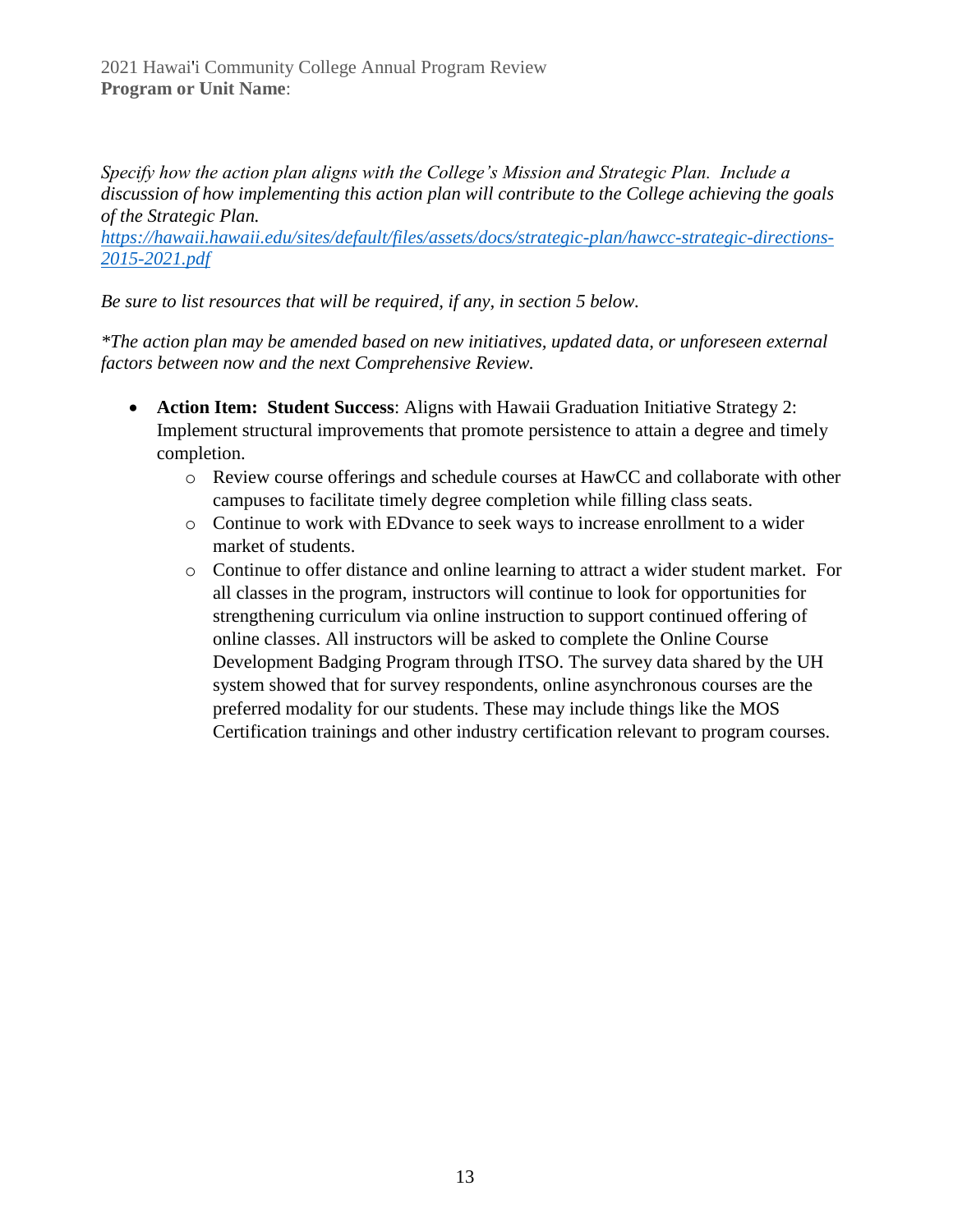

- **Action Item: Marketing and Recruitment** Aligns with Hawaii Graduation Initiative Strategy 1: Strengthen the pipeline from K-12 to the university to improve college readiness and increase college attendance.
	- o Meet with DOE partner to align and articulate curricula
		- Meet with high school business education counterparts and align and articulate DOE and college curricula.
		- Participate in college and career fairs.
	- o Continue to create social media presence using photos and videos.
	- o Host open house with students, faculty, and local industry partners when face-to-face meetings are allowed or using appropriate CDC COVID guidelines for face-to-face events.
	- o Expand distance and online learning opportunities for students
- **Action Item: Assessment** Aligns with Hawaii Graduation Initiative Action Strategy 3: Anticipate and align curricula with community and workforce needs.
	- o Survey incoming students about their academic needs and goals including their short-term and long-term plans. This will help guide the program into providing courses that meet the needs of students. Program faculty will be encouraged to work in collaboration with the BTEC assigned counselor to collect this information.
	- o Review and update schedule for course assessment so that all learning outcomes are assessed regularly.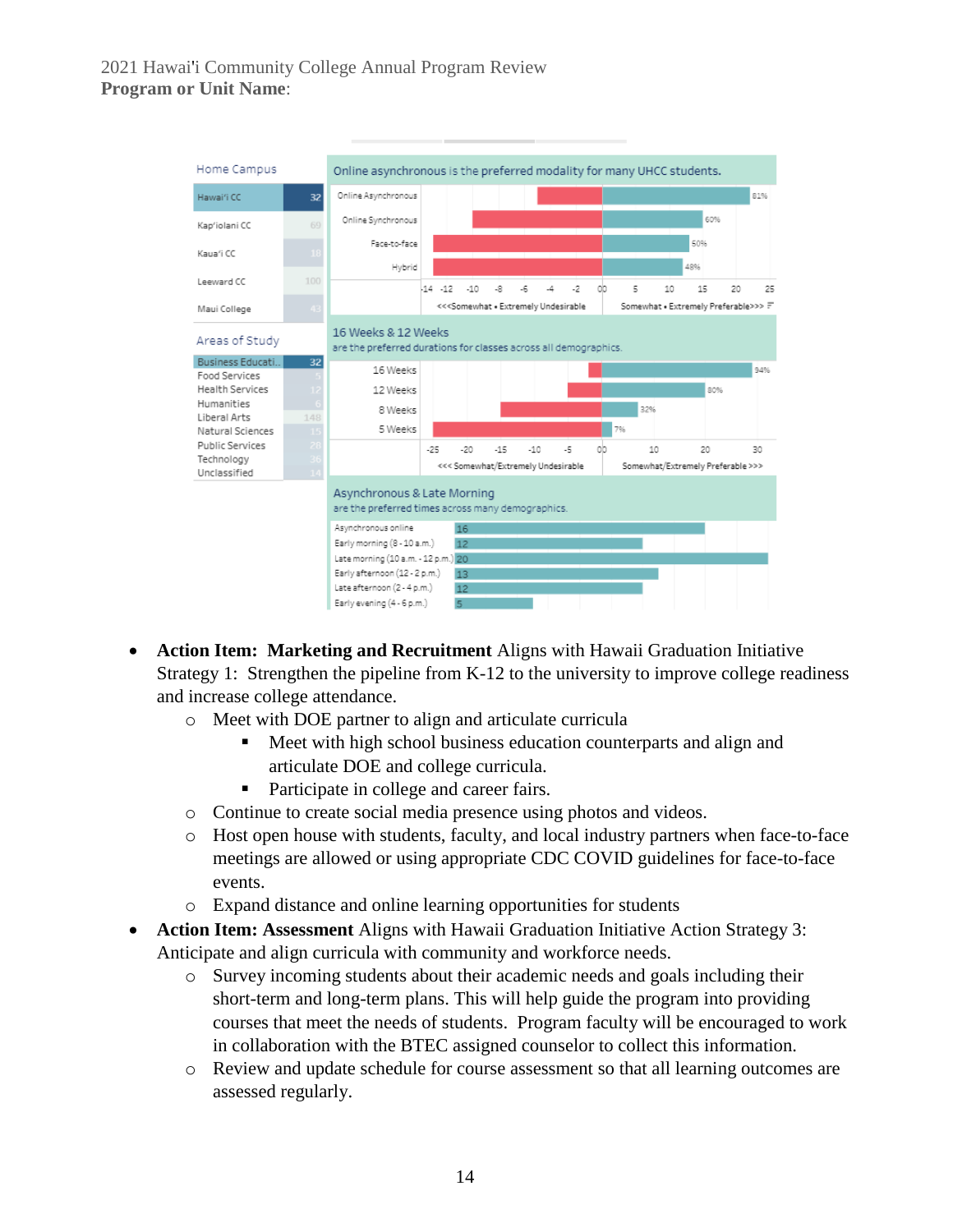### **5. Resource Implications - \* ONE-TIME BUDGET REQUESTS ONLY \***

Detail any ONE-TIME resource requests that are not included in your regular program or unit operating "B" budget, including reallocation of existing resources (physical, human, financial). \*Note that CTE programs seeking future funding via UHCC System Perkins proposals must reference their ARPD Section 4. Action Plan and this ARPD Section 5. Resource Implications to be eligible for funding.

#### x **I am NOT requesting additional ONE-TIME resources for my program/unit.**

#### ☐ **I AM requesting additional ONE-TIME resource(s) for my program/unit. Total number of items being requested: \_\_\_\_\_\_\_\_\_\_\_(4 items max.)**

\*For each item requested, make sure you have gathered the following required information and all relevant documentation before you upload this Review; you will submit all information and attachments for your **Resource Request** as part of your Review document submission via the

> Hawaii CC - [Program & Unit Review Submission portal](https://hawaii.kualibuild.com/app/builder/#/app/60ef56c477b0f470999bb6e5/run) <https://hawaii.kualibuild.com/app/builder/#/app/60ef56c477b0f470999bb6e5/run>

- $\checkmark$  Item Description
- ✓ Justification
- $\checkmark$  Priority Criteria (must meet at least one of the following):
	- 1. Ensure compliance with mandates and requirements such as laws and regulations, executive orders, board mandates, agreements and contracts and accreditation requirements.
	- 2. Address and/or mitigate issues of liability, including ensuring the health, safety and security of our Kauhale.
	- 3. Expand our commitment to serving all segments of our Hawaii Island community through Pālamanui and satellite centers
	- 4. Address aging infrastructure.
	- 5. Continue efforts to promote integrated student support in closing educational gaps.
	- 6. Leverage resources, investments with returns, or scaling opportunities
	- 7. Promote professional development.

| <b>Category-Specific Information</b> |                       |                    |                         |                           |
|--------------------------------------|-----------------------|--------------------|-------------------------|---------------------------|
| Equipment                            | <b>Estimated Date</b> | Quantity / Number  | Total Cost (with        | On Inventory List         |
|                                      | Needed                | of Units; Cost per | $S\&H$ , tax)           | $(Y/N)$ ; Decal #,        |
|                                      |                       | Unit               |                         | Reason replacing          |
| <b>Facilities</b>                    | <b>Estimated Date</b> | <b>Total Cost</b>  | Monthly/Yearly          | <b>Utilities Required</b> |
| <b>Modification</b>                  | Needed                |                    | <b>Recurring Costs</b>  |                           |
| <b>Personnel</b>                     | <b>Estimated Date</b> | FTE; Position      | <b>Estimated Salary</b> | Was an Existing           |
| <b>Resource</b>                      | Needed                | Type; Position     |                         | Position Abolished?       |
|                                      |                       | Title              |                         | $(Y/N)$ ; Position #      |